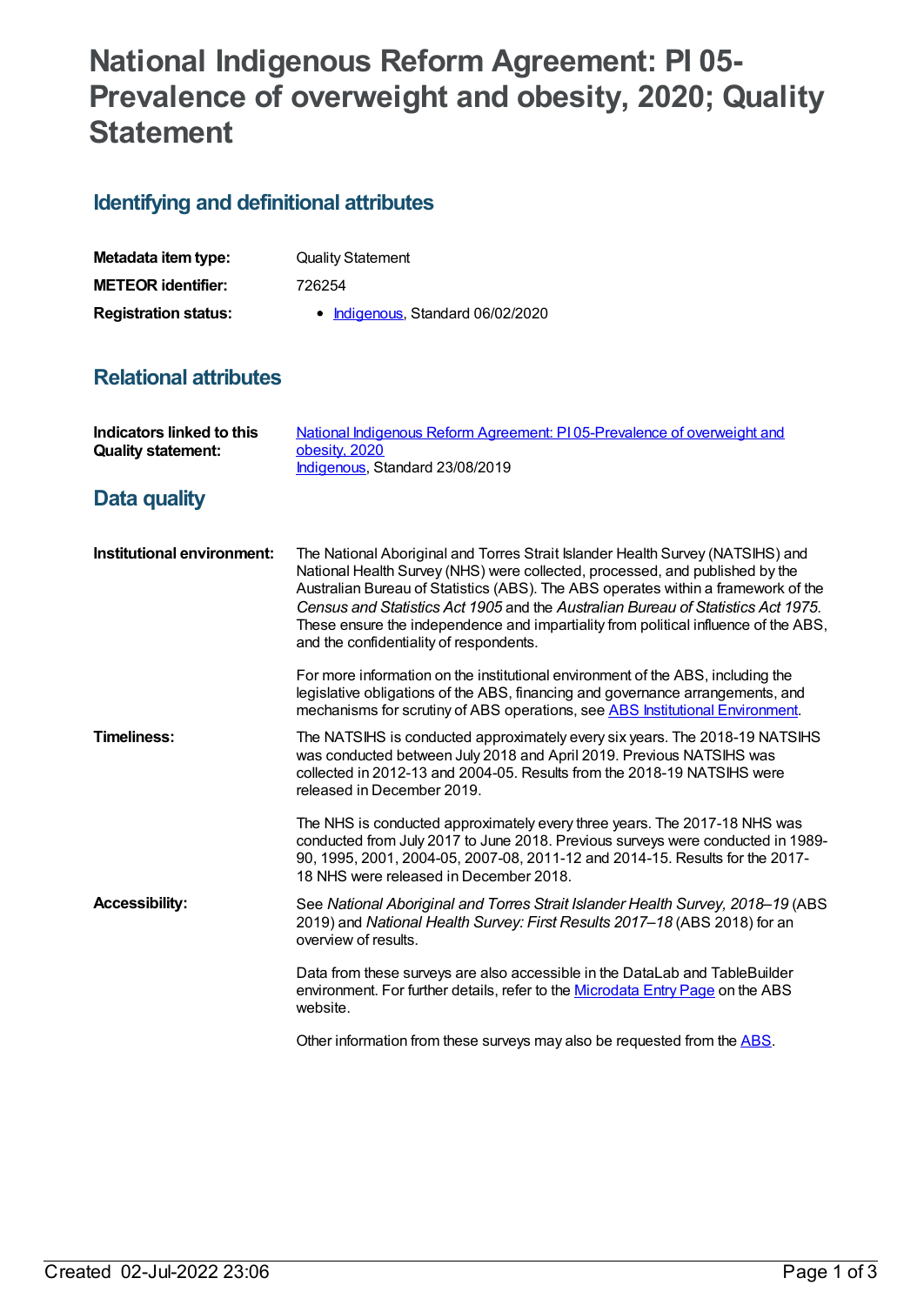| Interpretability: | Information to aid interpretation of the data is available from the:                                                                                                                                                                                                                                                                                                                                                                                                                                                                                                                                                                                                                                                                                                                                                                                                                                                                                                                                     |
|-------------------|----------------------------------------------------------------------------------------------------------------------------------------------------------------------------------------------------------------------------------------------------------------------------------------------------------------------------------------------------------------------------------------------------------------------------------------------------------------------------------------------------------------------------------------------------------------------------------------------------------------------------------------------------------------------------------------------------------------------------------------------------------------------------------------------------------------------------------------------------------------------------------------------------------------------------------------------------------------------------------------------------------|
|                   | • National Aboriginal and Torres Strait Islander Health Survey, 2018-19<br>(ABS 2019)<br>• National Health Survey: First Results, 2017-18 (ABS 2018a)<br>• National Health Survey: Users' Guide, 2017-18(ABS 2018b)                                                                                                                                                                                                                                                                                                                                                                                                                                                                                                                                                                                                                                                                                                                                                                                      |
|                   | available on the ABS website.                                                                                                                                                                                                                                                                                                                                                                                                                                                                                                                                                                                                                                                                                                                                                                                                                                                                                                                                                                            |
|                   | Many health-related issues are closely associated with age, therefore data for this<br>indicator have been age-standardised to the 2001 total Australian population to<br>account for differences in the age structures of the states and territories and<br>Indigenous and non-Indigenous populations. Age-standardised rates should be<br>used to assess the relative differences between groups, not to infer the rates that<br>actually exist in the population.                                                                                                                                                                                                                                                                                                                                                                                                                                                                                                                                     |
| <b>Relevance:</b> | The 2018-19 NATSIHS and 2017-18 NHS collected measured height and weight<br>from persons aged 2 years and over who agreed for the measurements to be<br>taken. For the purposes of this indicator, Body Mass Index (BMI) values are derived<br>using Quetelet's metric body mass index which is calculated as: weight (kg) / height<br>(m)2.                                                                                                                                                                                                                                                                                                                                                                                                                                                                                                                                                                                                                                                             |
|                   | Despite some limitations, BMI is widely used internationally as a relatively<br>straightforward way of measuring overweight and obesity.                                                                                                                                                                                                                                                                                                                                                                                                                                                                                                                                                                                                                                                                                                                                                                                                                                                                 |
| <b>Accuracy:</b>  | The NATSIHS was conducted in all states and territories, including very remote<br>areas. Non-private dwellings such as hotels, motels, hospitals, nursing homes and<br>short-stay caravan parks were excluded from the survey. The final response rate for<br>the 2018-19 NATSIHS was 73.4%. Results are weighted to account for non-<br>response.                                                                                                                                                                                                                                                                                                                                                                                                                                                                                                                                                                                                                                                       |
|                   | The NHS was conducted in all states and territories, excluding very remote areas.<br>Non-private dwellings such as hotels, motels, hospitals, nursing homes and short-<br>stay caravan parks were also not included in the survey. The exclusion of persons<br>usually residing in very remote areas has only a minor effect on estimates for<br>individual states and territories, except for the Northern Territory where such<br>persons make up approximately 20% of the population. The response rate for the<br>2017-18 NHS was 76.1%. Results are weighted to account for non-response.                                                                                                                                                                                                                                                                                                                                                                                                           |
|                   | In the 2018-19 NATSIHS and 2017-18 NHS, voluntary measurements of height and<br>weight were collected from respondents. Physical measurement variables have a<br>relatively high rate of non-response, compared to other variables, due to<br>respondent sensitivities and the voluntary nature of these questions. For<br>respondents with missing height and weight values, their record received a donor<br>record response from a similar respondent.                                                                                                                                                                                                                                                                                                                                                                                                                                                                                                                                                |
|                   | As data are drawn from a sample survey, data for the indicator are subject to<br>sampling error. Sampling error occurs because only a small proportion of the<br>population is used to produce estimates that represent the whole population.<br>Sampling error can be reliably estimated as it is calculated based on the scientific<br>methods used to design surveys.                                                                                                                                                                                                                                                                                                                                                                                                                                                                                                                                                                                                                                 |
|                   | Estimates should be considered with reference to their corresponding relative<br>standard error (RSE) of estimate Estimates with an RSE of estimate between 25%<br>and 50% should be used with caution. Estimates with an RSE of estimate over<br>50% are considered too unreliable for general use.                                                                                                                                                                                                                                                                                                                                                                                                                                                                                                                                                                                                                                                                                                     |
|                   | Proportions should be considered with reference to their corresponding 95%<br>margin of error (MOE) of proportion (or 95% confidence interval). The proportion<br>combined with the MOE of proportion defines a range which is expected to include<br>the true population value with a given level of confidence. This is known as the<br>confidence interval. Proportions with an MOE of proportion greater than<br>10 percentage points indicate that the range in which the true population value is<br>expected is relatively wide and are subject to high sample variability. Particular<br>consideration should be given to the MOE of proportion when using them.<br>Depending on how the proportion is to be used, an MOE of proportion greater than<br>10 percentage points may be considered too large to inform decisions. In addition,<br>proportions with a corresponding standard 95% confidence interval that includes<br>0% or 100% are usually considered unreliable for most purposes. |